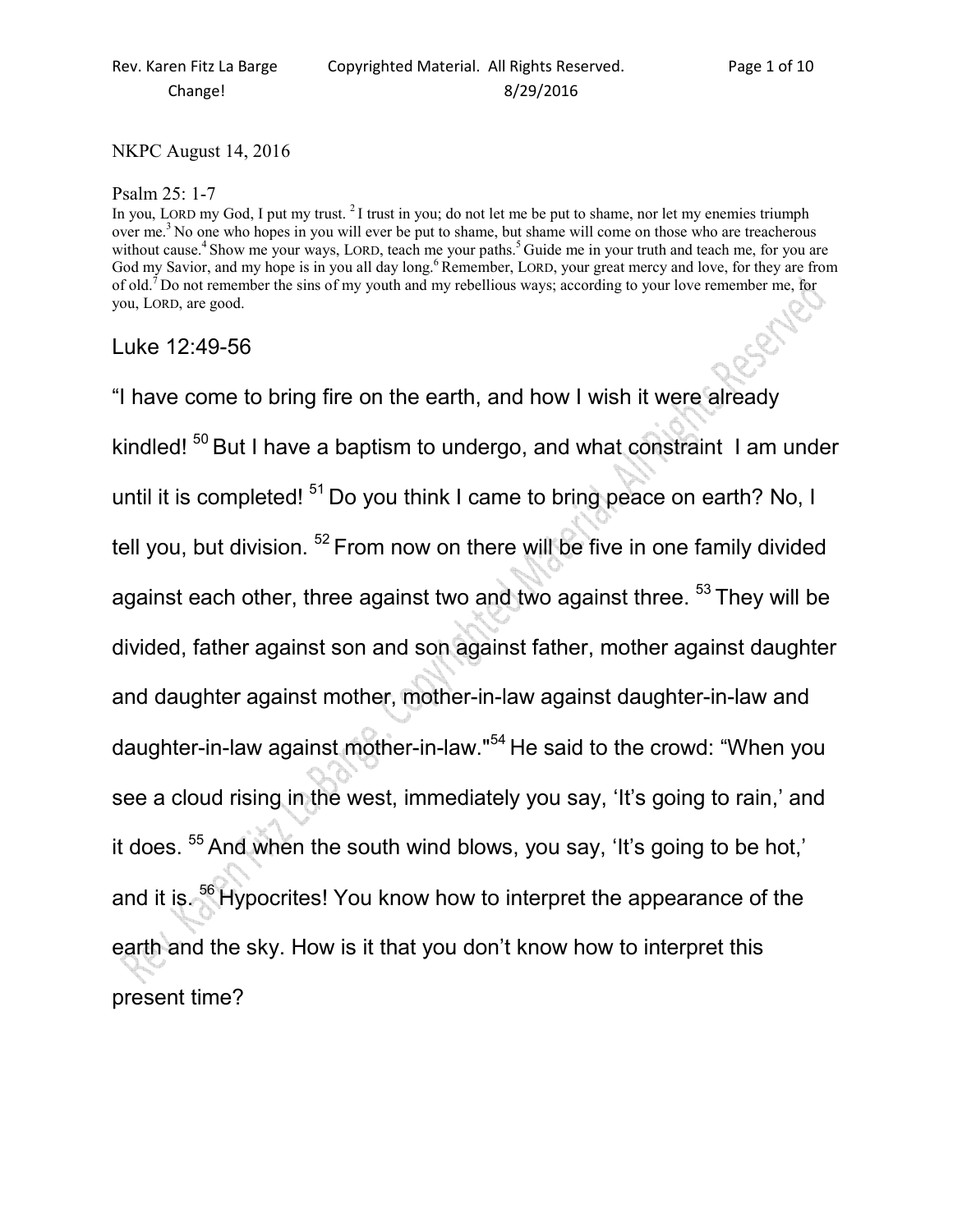Quick. How many Presbyterians does it take to change a light bulb? -- "Change!? What do you mean, change?!"

 There must be something about our human nature that resists change. We get into our comfortable routines and when something is different, when something changes or goes wrong, when circumstances forces us out of the places where we know everything and where everything is predictable, into a place where everything is new and we don't necessarily know what to do or how to react; we tend to get angry, short tempered and frustrated. It is often not very pretty. This sort of thing happened to my in laws.

 The La Barge's had a big Tudor style house in Holland Michigan on 24th and Central Ave that they had lived in for almost 40 years. The 1920's manor home was impressive and massive. It had 5 bedrooms, 4 bathrooms, a sun room, formal dining room, breakfast room, family room, greenhouse porch and a grand curved stairway in the foyer. There was even a second steep servants stairwell in the back off the kitchen, as well as a finished basement. And when the La Barges had their four children living there, the house echoed with their footsteps, friends and activities. For years, the La Barges filled the house with the smell of excellent cooking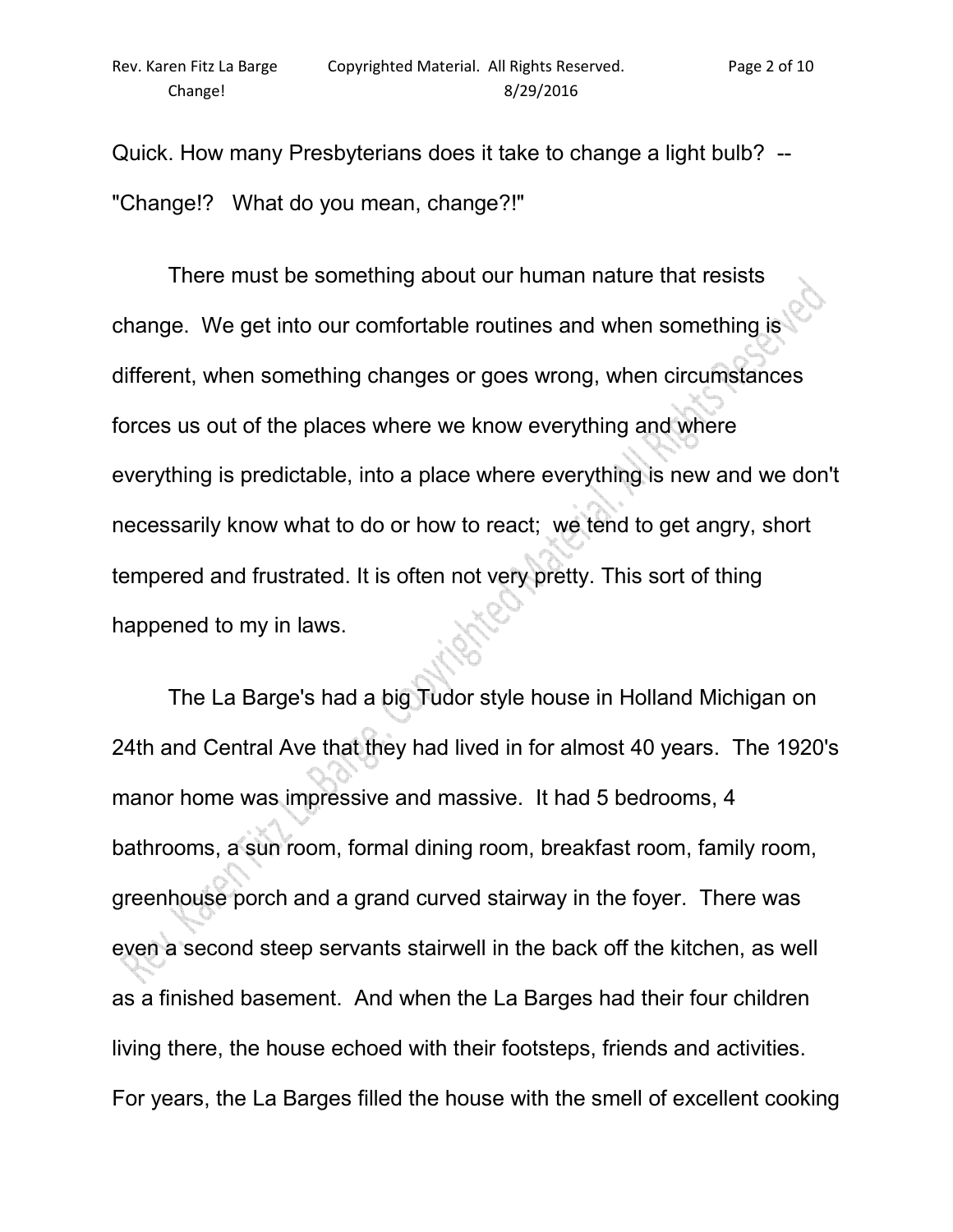and they frequently invited friends over for dinners or for homemade waffles for Sunday brunch. 12 or 14 people would gather and sit around their beautiful dining room table in high backed chairs and the lively conversation over superb food and wine would range from literature to music to politics to religion --all spiced up with sly puns that would set the whole group off in laughter. --It was a wonderful and good time. But things have a way of changing. The La Barge children all grew up and got married and moved out. They moved to different towns and even different states. The big 'ol house was no longer echoing with footsteps and activity. And while my in laws hated to admit it, and it took years for them to come to the decision, they finally decided that the big antique Tudor house that they loved, with it's old steam heat and it's one acre yard was just too much work and upkeep for just the two of them. So they decided to sell the house and to downsize to something smaller that had it's bedrooms on the main level. The decision to make such a change was hard, but the work of sorting through and getting rid of 40 years of stuff was even harder. There was much discussion and family furniture swapping that commenced. And many a beloved item or treasure was set aside or sold off with tears. But ultimately the massive antique home was sold, and my in laws downsized themselves into a house that wasn't designed and sized to be run by a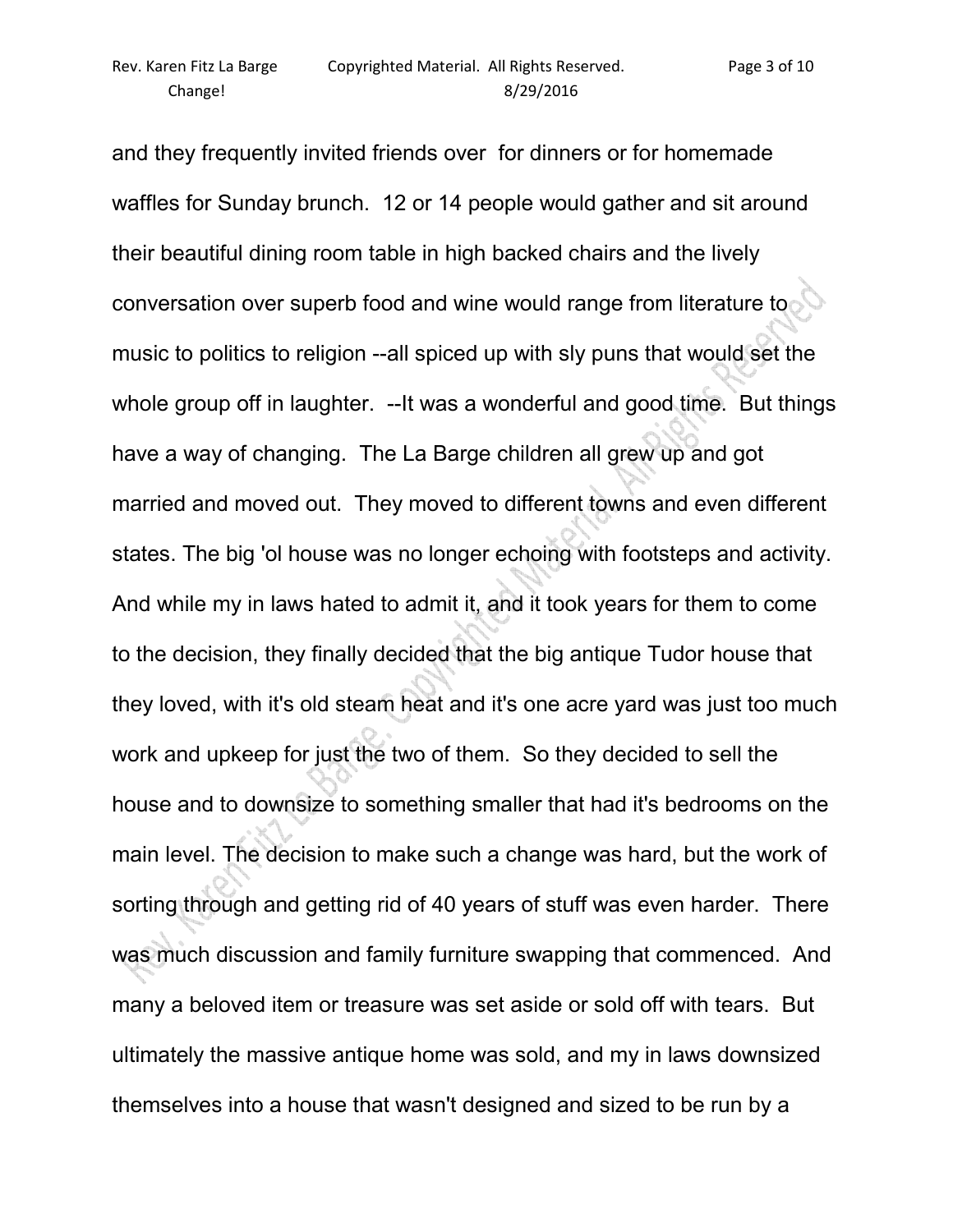staff. The change was hard because that big ol house was part of their self identity. But the change was necessary, and it was going to happen sooner or later anyway.

 Our scripture passage today is also about change. The change that Jesus is talking about here is the change that would be happening as Christianity took hold and made converts among the Jews. It was not going to be a nice easy conflict free change. You can just imagine the family fights that would occur . A son and daughter in law choosing to follow Jesus despite the religious stance of the parents of the household. A younger sister who also chose to follow the ways of Jesus despite being raised to be a faithful Jewish girl. --Jesus knew that the way of love of Christianity was going to take root in the cracks between the traditions and the laws of Judiasm and that the resulting growth in Christianity was going to be something that was going crack families apart. Just as sure as when we see the dark clouds coming in fast from the west over Lake Michigan and we know that we are about to get dumped on with a big thunderstorm, all the signs were there that Christianity was going to bring changes to many a Jewish family that were going to be very hard and difficult for people to deal with. -- Because being a Jew was much more all inclusive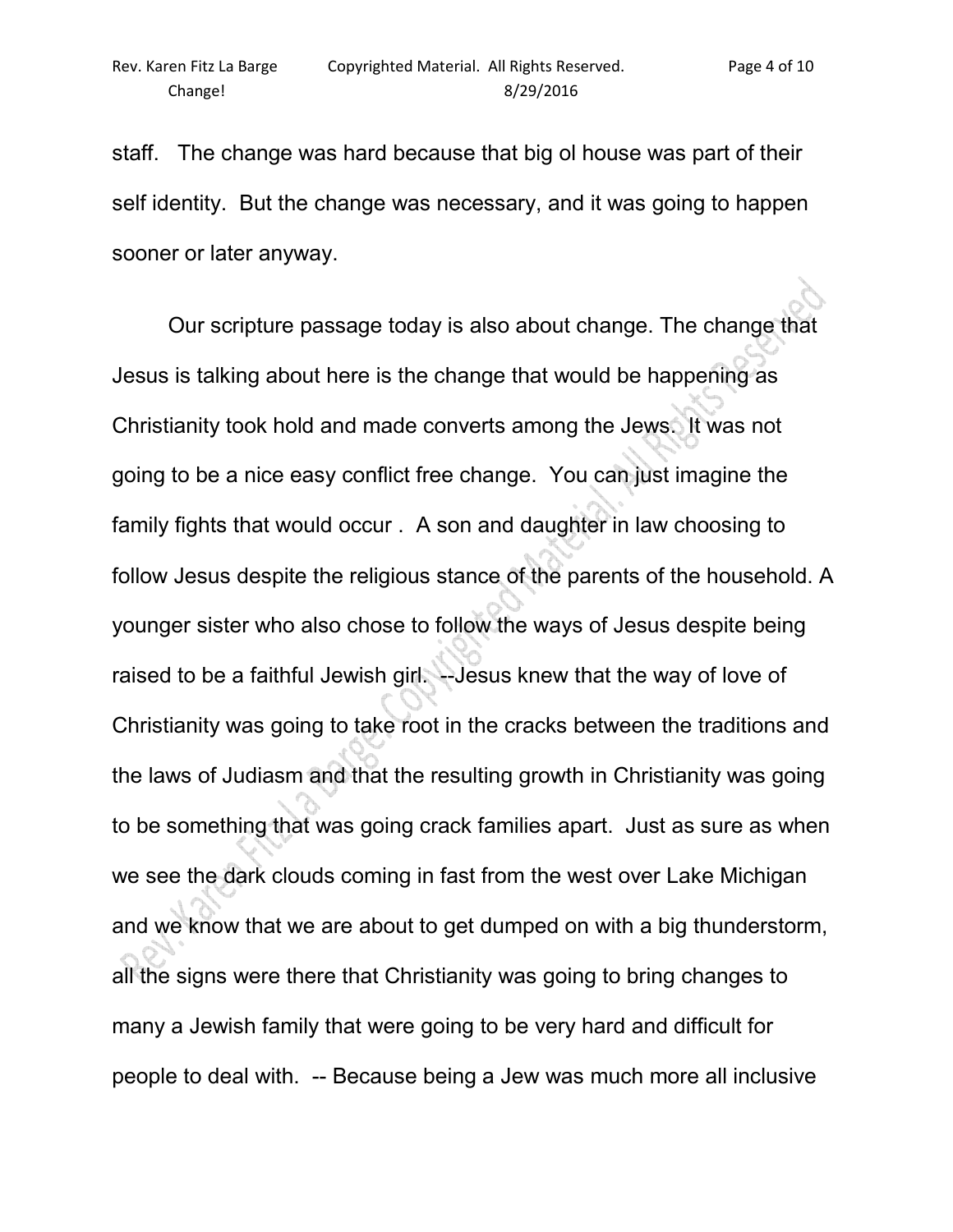than just going to the Temple on the Sabbath. Being a Jew determined what food you could eat, who you could be friends with, who you could touch and even on the Sabbath, how many steps you were allowed to take. With the new freedom of the love of Jesus, all of those hundreds of rules were about to be thrown out like 40 years of old water bills. The Spirit of Jesus, and the power of the Holy Spirit that he was bringing to the world was a spirit of change and new beginnings. It was a spirit of love and discovery and redefining how it is that faithfulness was to be defined.

 Over the centuries the church of Jesus Christ has been through several different times of redefinition. The earliest church looked very different than what we know as a church now. The early church were simply groups of believers that met together in people's homes. --They were not led by a professional paid pastor with a Master's of Divinity degree from an approved seminary. Instead everyone was a volunteer. There were no paid musicians or sound systems or church staff or parking lots. As Christian friends they brought food and they ate together, and they sharing the meal with those in the community who needed it. The early Church organized themselves to care for the poor in their community, especially the widows and the orphans who had no social security safety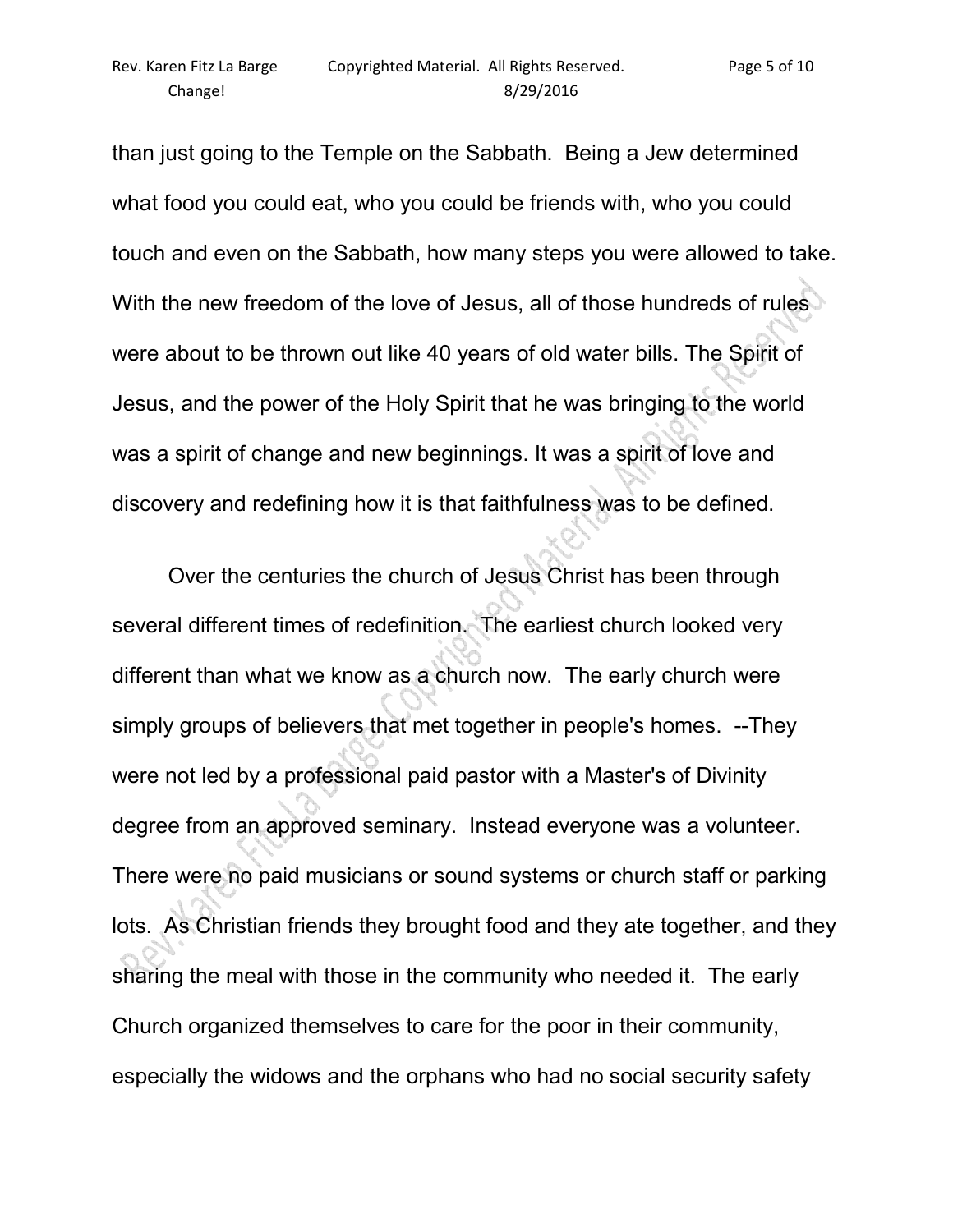net. They sang and prayed together and when they had a problem, they wrote a letter to Paul or one of the other apostles asking for their wisdom and help them to settle a dispute or to figure things out. While they were doing this, they were frequently captured and tortured and many were c martyred for their faith in this new way of Jesus Christ.

 This way of the early church continued until 313 AD when Emperor Constantine declared Christianity to be the official state religion. Suddenly, instead of Christians being persecuted, it was the popular and the politically expedient thing to do. Christianity joined forces with politics and the church often allowed itself to bent to become an instrument of the state. The Emperor himself funded several big theological council meetings of the church so that he and they could codify and choose the official positions of the church. With the blessing and influence of the government behind them, huge cathedrals were built to the glory of God. Instead of everyone being equal volunteers, individuals were selected to be priests and to be the leaders of the Catholic church which was organized in the same hierarchical structure of the Roman legions. The church continued in this partnership with the state until 1053 when the Eastern Orthodox church split off from the Roman Catholic church. The next big change was the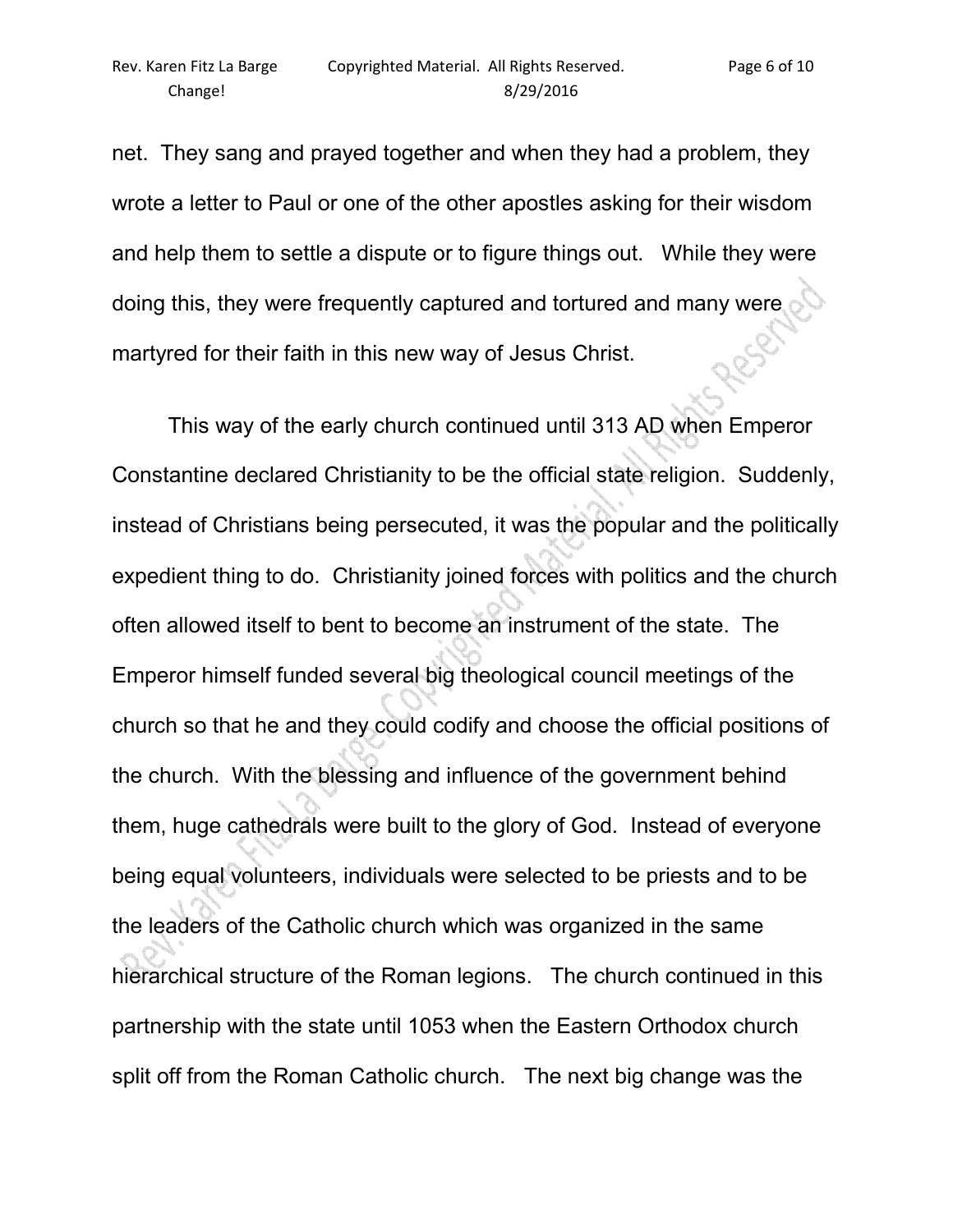Protestant Reformation in 1517, which led to the birth of the Lutheran, the Presbyterian and other Protestant denominations that rejected the authority of the pope in Rome in order to better follow what they felt was the call of the Holy Spirit in that time and place. Next year we are celebrating the 500th anniversary of the Protestant reformation. And church historians note that every 500 years or so the church has had a seismic shift where great changes have altered the way that we as a church operate. And more than one church analyst sees that the church is going through such a change now.

 In the 1950's and even the 1960's, the culture of the United States could be described as a Christian culture. Sundays were kept free of school and other civic activities so that everyone to go to the church of their choice. Almost every store was closed on Sundays. My Dad described it as people "Rolling up the sidewalks", a hyperbole expression that everything that could be closed was closed and shuttered in order to allow people to have their God mandated day of rest. In addition to Sundays, communities and schools often also kept Wednesday evenings clear of activities so that parents could instead take their children to church activities. Everyone was expected to be a member of a church, and many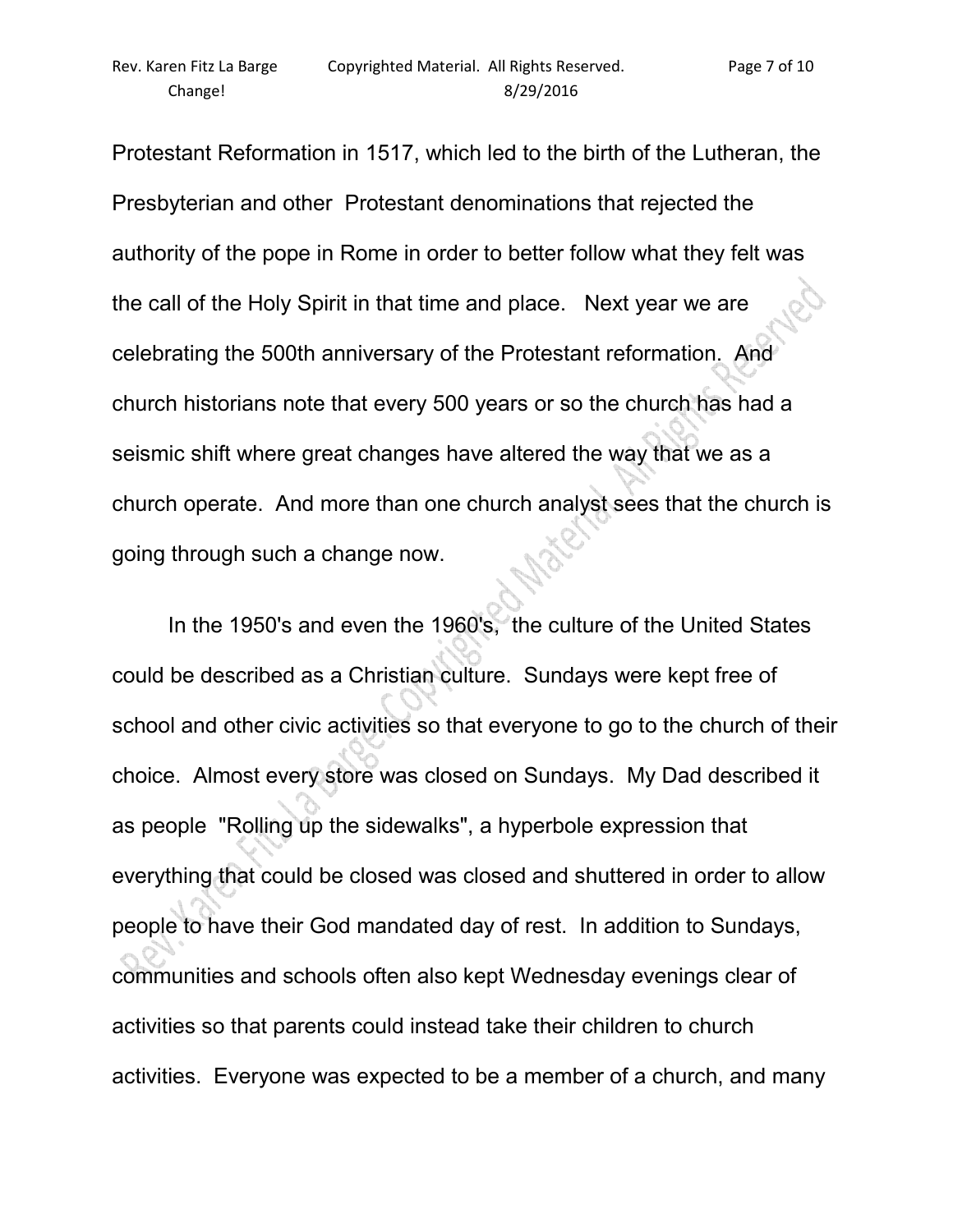a business deal or even a political career was launched by folks networking with their church friends and fellow members. But in the last thirty years especially, our American culture has gone through a seismic shift. Sundays are no longer off limits for stores to open their doors or for schools to schedule team practices or events. People are no longer expected to be a member of a church and the practice of going to church just because you are "supposed to" go has been falling by the wayside. It is no longer a cultural expectation. Today, the Christian culture in the United States is either dead or in intensive care, and the trend is that people who are still going to church are only those who are actually engaged and are growing spiritually in their love of Christ.

 Because of this change of American culture, the church is faced with a new task of becoming relevant and for some this about as uncomfortable as moving out of a house that you have lived in for the last 50 years. Being the church in a non Christian culture is no longer as simple as organizing a new program, putting it in the newspaper and unlocking the church doors. Instead being the church today is all about building relationships. It is about making a difference to people who are hurting and broken with the love of Jesus. The changes that are occurring today in the church will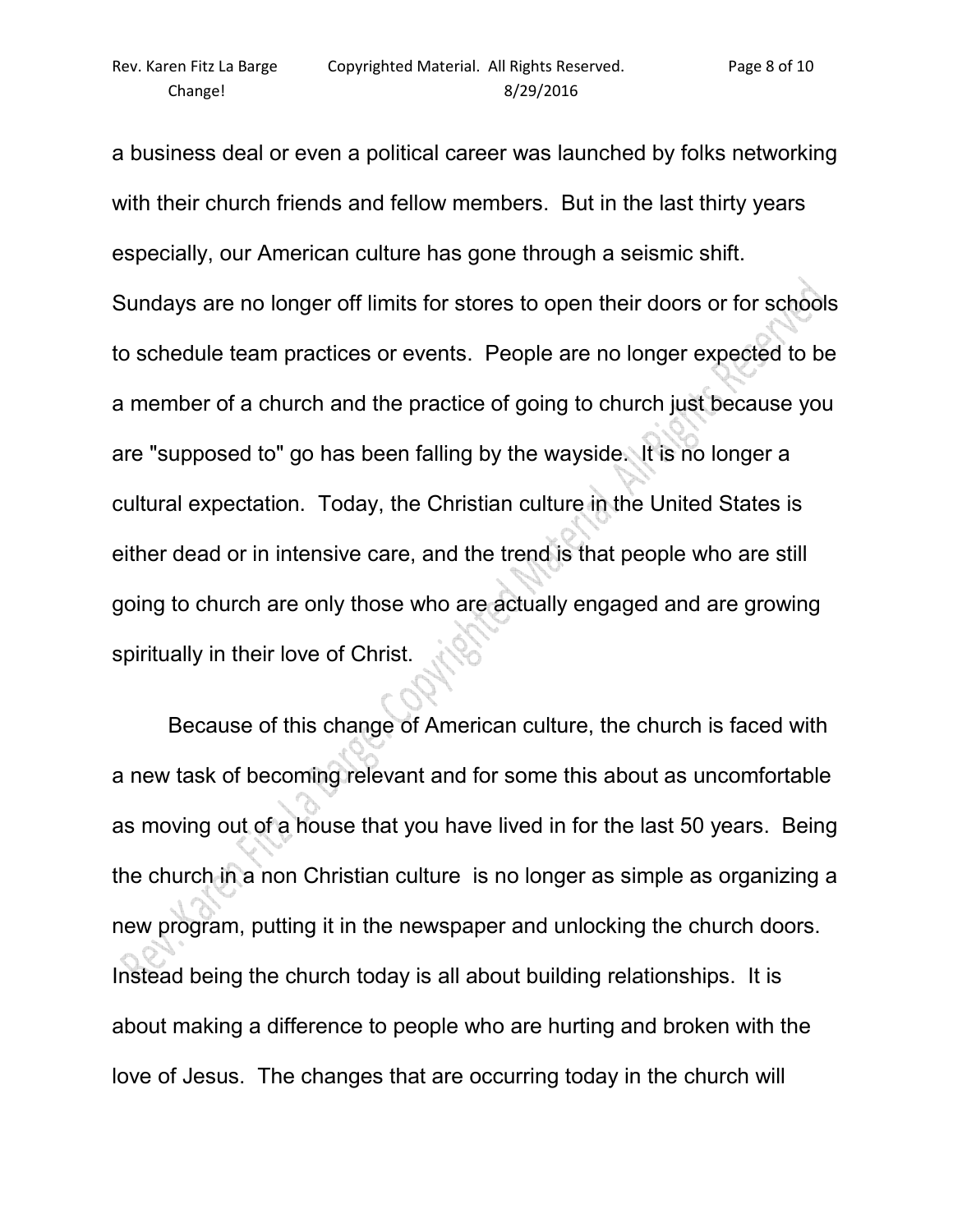probably cause us to say good bye to some of our cherished practices and traditions, but if we are open to it, in their place will be new relationships, and new ways of practicing the love of Christ to each toward each other.

 In conclusion, when Jesus was talking about the changes that were going to come to Judaism because of Christianity, he knew that was not going to be an easy transition for many people. Children and parents were going to battle and families were going to be split apart. But the fire of the Holy Spirit that led disciples in the first century is the same Holy Spirit that is leading us today. What is it that God is calling you to do? What sort of ministry has God lit in your heart that will not let you go? What is God calling this church to be in this time and place and in the culture that we are in now? In your bulletin you will find a slip of paper upon which you are invited to prayerfully write down those sparks of inspiration that God has kindled in you. Because there is one thing that is true about Christianity since the beginning that is still true today. God comes into our hearts and our mind and changes us. Our old lives are gone and we become new. May the God of love and peace bring us the change in our lives that the Holy Spirit is drawing us all toward. Amen.